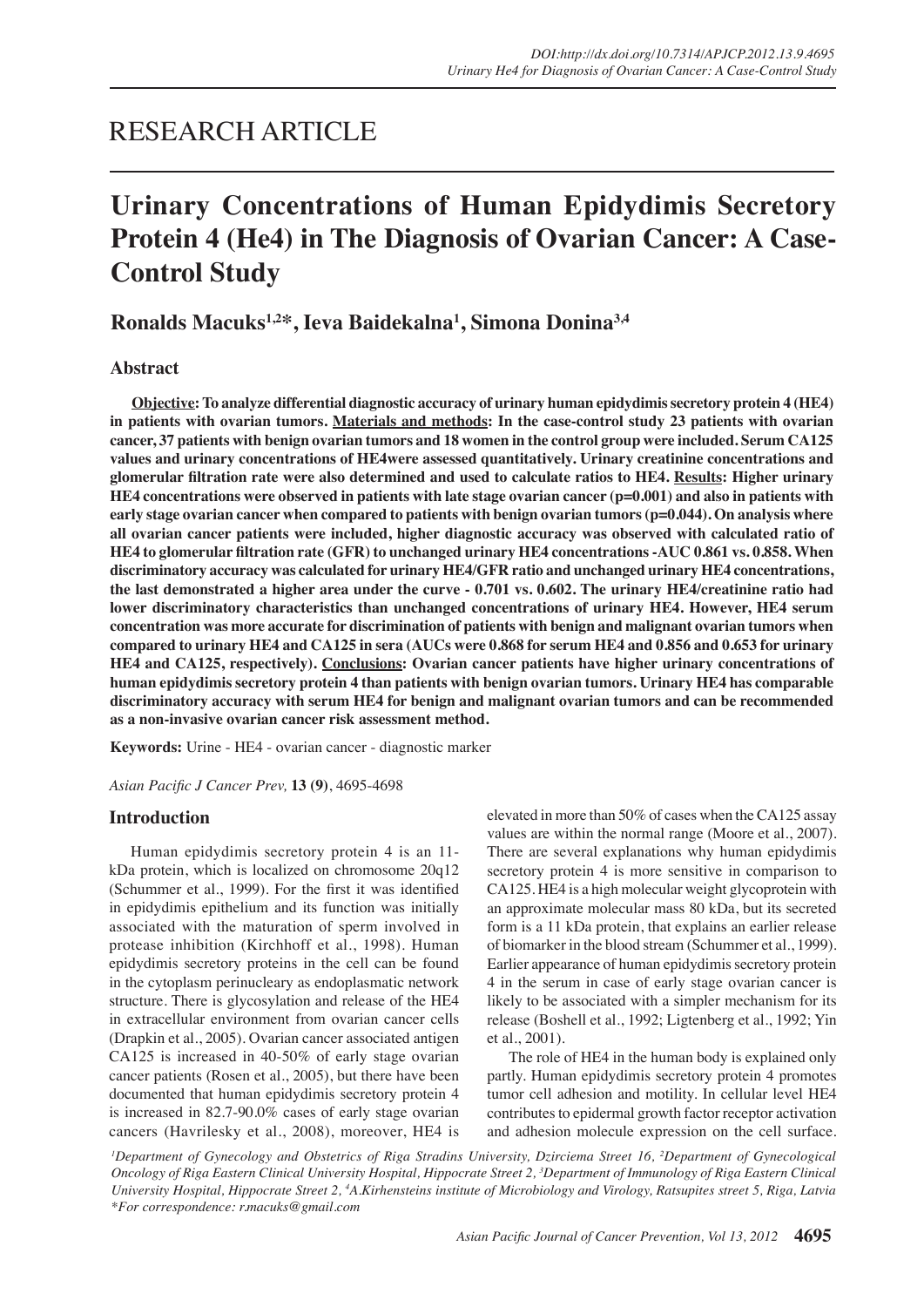#### *Ronalds Macuks et al*

HE4 expression is associated with cell proliferation and migration via mitogen activated protein kinase path (Guo et al., 2011). Hellström et al. was one of the first who have reported an increased concentration of HE4 in the sera of ovarian cancer patients (Hellström et al., 2003).

More expressed human epidydimis secretory protein 4 has been detected in tissues of serous and endometrioid ovarian cancers (Drapkin et al., 2005). Lower serum HE4 concentrations have been observed in patients with early stage ovarian cancer. Similarly, women with borderline ovarian tumors have lower serum HE4 concentrations than patients with invasive ovarian cancer. No differences have been identified in serum concentrations of HE4 in patients with various degrees of morphological grade ovarian cancers (van Gorp et al., 2011). Hellström et al. demonstrated that the combination of HE4 and CA125 assay provides higher ovarian cancer diagnostic sensitivity and specificity than each biomarker alone (Hellström et al., 2003). Relatively high diagnostic sensitivity and specificity of HE4 can be explained by the fact that the biomarker is not elevated in many benign gynecologic diseases when CA125 levels are increased (Hellström et al., 2003; Moore et al., 2008). Patients with endometrioid ovarian cysts and endometriosis have increased serum CA125 values, whereas the concentration of HE4 is not increased (Huhtinen et al., 2009).

Objective of the study was to analyze differential diagnostic accuracy of urinary human epidydimis secretory protein 4 in patients with benign and malignant ovarian tumors.

## **Materials and Methods**

In the case-control study 23 patients with ovarian cancer, 37 patients with benign ovarian tumors and 18 women in the control group were included.

Blood samples were taken before surgery in two 6-ml vaccutainers with coagulation activator. Sera and urine for the women included in the control group were taken during outpatient visits. According to the manufacturer's recommendations vaccutainers were shaked, left to stay for 60 minutes in a vertical position and then centrifuged for 10 minutes with 1300 rpm. After serum separation, they were transferred to cold storage at -80 degrees Celsius. Before the anticipated surgery urine samples were collected in special, sterile urine collection containers. Urine samples were stored for 60-120 minutes at room temperature, then divided into four tubes of 0.5 ml each and transferred to the freezer for long-term storage at -80 degrees Celsius.Each defrost serum and urine sample was used only once.

Serum CA125 assay values were assessed using the automated Abbott Architect analyzer 2000 and the appropriate reagents Abbott ARCHITECT CA125 assay values II. ARCHITECT serum dilution buffer was used to determine the concentrations of CA125 assay values 0-10000 U/ml range. Human epidydimis secretory protein 4 quantitatively in urine was determined using automated analyzer Abbott Architect and appropriate reagent kits (Abbott Diagnostics). Urinary samples were diluted 1:100 before analysis of HE4 concentration. Urinary creatinine

concentrations were determined and used to calculate human secretory protein epidydimis 4 and creatinine ratio in urine.

#### *Statistical processing*

To characterize the study groups descriptive statistics was applied. Compliance with the normal (Gaussian) distribution of the biomarker concentrations in the study groups were tested with the Shapiro-Wilk test. Data normalization was performed using the natural logarithm function in cases where the concentrations of biomarkers did not meet the normal distribution. Differences of mean biomarker concentrations in the study groups were determined using t-tests and 95% confidence interval (CI). Diagnostic accuracy of biomarkers was compared using area under the curve (AUC). Statistical and graphical data processing was performed using the professional statistical software SPSS 20.00 (SPSS Inc., USA).To evaluate sensitivity and specificity of urinary HE4 comparison to serum HE4 and Ca125 diagnostic accuracy was performed. Separately ovarian cancer diagnostic accuracy was calculated for HE4 concentration and glomerular filtration rate ratio and also to HE4 and urinary creatinine ratio. Glomerular filtration rate was calculated by the Cockcroft-Gault formula: GFR=[(140-Age)xWeight(kg) xConstant (1,04)]/[Serum creatinine(μmol/l)]

#### **Results**

Patients with ovarian cancer, especially, of late stage had the highest mean urinary concentrations of human epidydimis secretory protein 4 (Table 1.)

Higher urinary HE4 concentrations were observed for patients with late stage ovarian cancer and also for patients with early stage ovarian cancer when compared to patients with benign ovarian tumors (Table 2.).

Patients with malignant ovarian tumors had higher mean concentrations of urinary and also serum HE4 than the rest of the study group patients (Figure 1)**.**

Glomerular filtration rate was similar (p=0.096) although patients with benign and particularly with malignant ovarian tumors had a tendency to lower filtration rate (77.06±28.07 mL/min and 64.82±12.95 mL/

#### **Table 1. Mean Urinary Concentrations of Human Epidydimis Secretory Protein 4 in Study Groups**

| Study groups                                                     | Log transformed mean urinary<br>HE4 concentrations<br>$(pmol/l\pm SD)$ |
|------------------------------------------------------------------|------------------------------------------------------------------------|
| Late stage ovarian cancers (III/IV; n=12)                        | $11.276 \pm 1.145$                                                     |
| Early stage ovarian cancers $(I/II; n=11)$                       | $9.734 \pm 1.053$                                                      |
| Patients with benign ovarian tumors ( $n=37$ ) 9.105 $\pm$ 0.970 |                                                                        |
| Control group $(n=18)$                                           | $8.640 \pm 0.732$                                                      |

**Table 2. Mean Urinary Concentrations of Human Epidydimis Secretory Protein 4 in Study Groups**

| Study groups                                                                       | $p(t-test)$ |
|------------------------------------------------------------------------------------|-------------|
| Late stage ovarian cancers (III/IV) vs. early stage ovarian cancers (I/II) $0.001$ |             |
| Early stage ovarian cancers (I/II) vs. benign ovarian tumor                        | 0.044       |
| Benign ovarian tumors vs. control                                                  | 0.093       |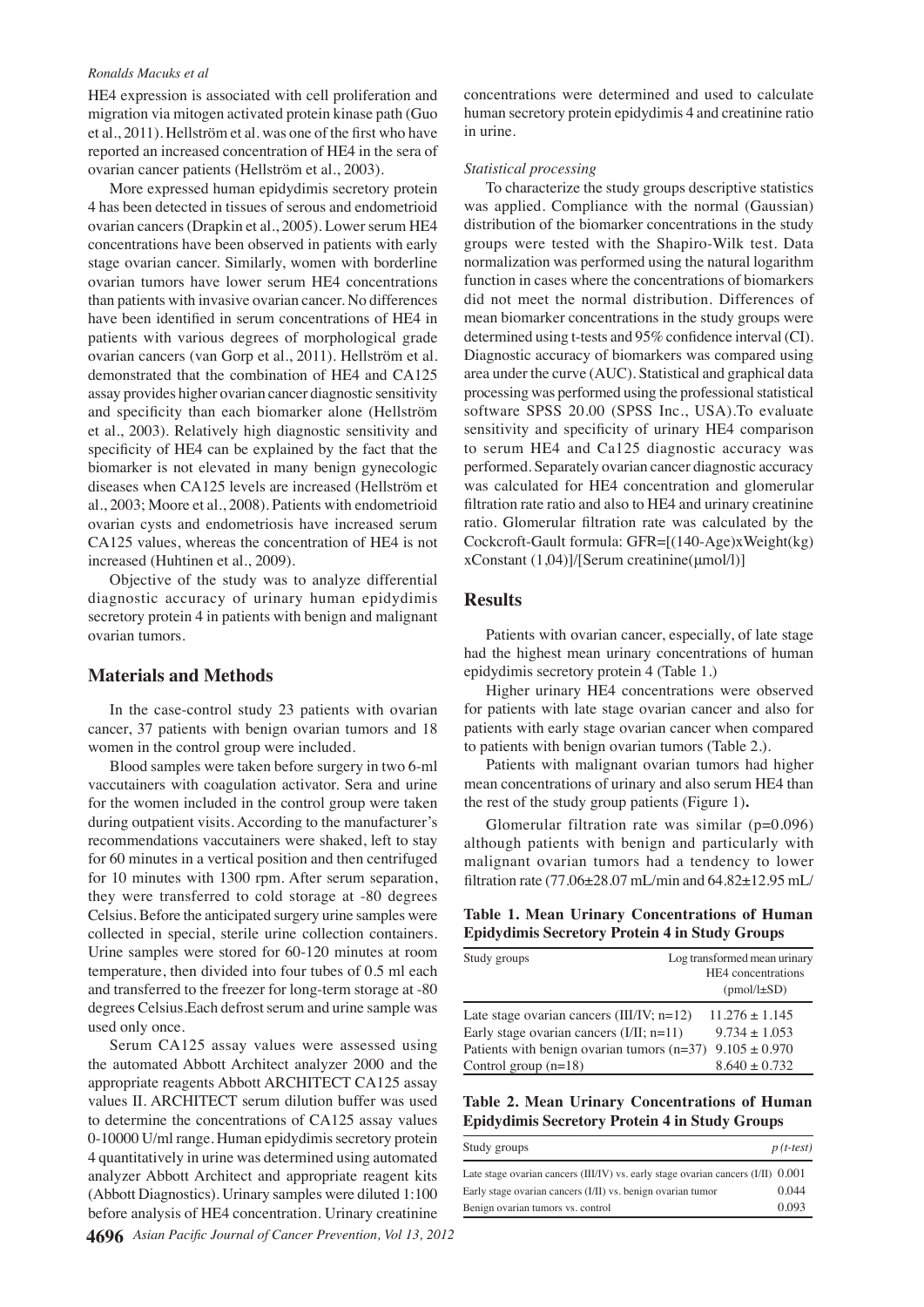

**Figure 1. Mean Urinary and Serum HE4 Concentrations in the Study Groups.** 



Ovarian Cancer Patients Included in the Analysis<sub>25.0</sub> **Figure 2. Glomerular Filtration Rate in the Ovarian Cancer Diagnostic Accuracy of Urinary He4 (All Irrespective of Stage).** 



**Figure 3. Comparison of Diagnostic Accuracy for Urinary He4 and Urinary He4/Creatinine Concentration in Discrimination of Ovarian Cancer Patients.** 



**Figure 4. Accuracy of Urinary He4 Concentration in Early Stage Ovarian Cancer (Stage I/Ii) Diagnostic.**



**Serum and Urinary He 4 in Comparsion to Ca125.** 

min, respectively) in comparison to women in the control group (81.86±20.60 mL/min).

Similarly, there was no difference in the mean urinary creatinine concentrations in  $(p=0.143)$ , although there was tendency for higher urinary creatinine concentrations

in ovarian cancer patients  $(9.57\pm0.82 \text{ pmol/L})$  when compared to patients with benign ovarian tumors  $(8.94\pm0.94 \text{ pmol/L})$  and women in the control group  $(9.08 \pm 0.77 \text{ pmol/L}).$ 

Higher ovarian cancer diagnostic accuracy was observed when there was calculated ratio between urinary human epidydimis secretory protein 4 concentration and glomerular filtration rate (Figure 2).

**75.0**the curve are higher than in other ROC curves. Unchanged 30.0 00.0 Out HE4 and urinary creatinine ratio was calculated only in **20.3 11 10.1 10.1 10.1 10.1 10.1 10.1 10.1 10.1 10.1 10.1 10.1 10.1 10.1 10.1 10.1 10.1 10.1 10.1 10.1 10.1 10.1 10.1 10.1 10.1 10.1 10.1 10.1 10.1 10.1 10.1** Ovarian tumor discriminatory accuracy for unchanged concentrations of human epidydimis secretory protein 4 benign ovarian tumors), therefore values for area under

50.Qurinary creatinine ratio (Figure<sup>3</sup>. protein 4 revealed **higher** accuracy in discrimination of concentrations of urinary human epidydimis secretory ovarian cancer patients in comparison to urinary HE4 and

ary creauning ratio (rigure 5).<br>Higher diagnostic accuracy of early stage ovarian 30.0 cancer (stage  $I/II$ ) was observed for urinary HE4 when compared to ratio of urinary HE4/ glomerular filtrations rote (Figure 4).

0 compared to urinary concentration of HE4, but both Newly giagnosis without treatment Newly diagnosed with treatment Persistence or recurrence Remission mertular filtratio**ns of the summan and <b>31.3**<br>Serum concentrations of heartan epidydimis secretory **30.0** protein 4 disclosed higher diagnostic accuracy when of them were higher when compared to discriminatory accuracy  $\tilde{f}$  CA125 (Figure 5). At fixed specificity of 75% unchange urinary human epid $\frac{1}{2}$ dimis se $\frac{1}{2}$ etory protein 4 had sensitivity of  $78\frac{3}{5}\%$  (at cute of 13,000 pmol/l), but sensite ity of CA125 was  $\frac{d}{dx}$ ly 47.8%.

# **Discussion**

Hellström et a $\hat{\xi}$  have described higher urinary concentrations of  $H\ddot{\mathbb{H}}$  in patients with early and late stage ovarian cancers (Hellstrom et al., 2010). Higher mean urinary HE4 concentrations in ovarian cancer patients were found also in our study population.

diagno:

Persiste

0 comparison to unchanged urinary HE4 concentration **Figure 5. Ovarian Cancer Diagnostic Accuracy of 5.0<sup>and 0.701</sup> for unchanged concentrations of HE4. In the** 50.0<sub>0</sub> discriminate patients with <sup>54</sup>a<sup>2</sup> stage ovarian cancer,<br>unchanged UE4 was group assumed and discriminatem: 30.0 75.0 **25.0 30.0** HE4 concentration and glomerular filtration rate revealed and Urinary He4/Glomerular Filtration Rate Ratik00.0 ate are expected to have lower HE4 concentration nosed without treatment liagnosed w節 treatfhent Persistence ar recurrence Remission in urine<sub>6.9</sub> ompared with patients whose glomerular urinary levels of HE4.8 area under the curves were 86.1%<br>and 85**.56.3** approximaly, Mihan HE4/CEB russ applied **25.0 27.6 33.1 31.3 30.0 23.7 38.0 31.3** creatinine concentration was measured. They found that It should be noted that urinary concentrations of human epidydimis secretory protein 4 concentrations may be affected by renal function, because glomerular filtration rate decreases with age (Davies et al., 1950). For that reason, older women with reduced glomerular filtration filtration rate is normal. In our study, ratio of urinary higher diagnostic accuracy when compared to unchanged and 85.8%, respectively. When HE4/GFR was applied unchanged HE4 was more accurate and discriminatory power more pronounced – AUC for HE4/GFR 0.602 study of Hellström<sub>38.0</sub>1 ratio of urinary HE4 and urinary HE4/creatinine ratio had higher diagnostic accuracy in (Hellstron get al.,  $20\frac{1}{2}$ ). Findings of Hells from et al. study are confligting to the data found in our study. Unchanged concentrations of urinary HE4, revealed sigher accuracy

None

**12.8**

None

lagnosed

hosed